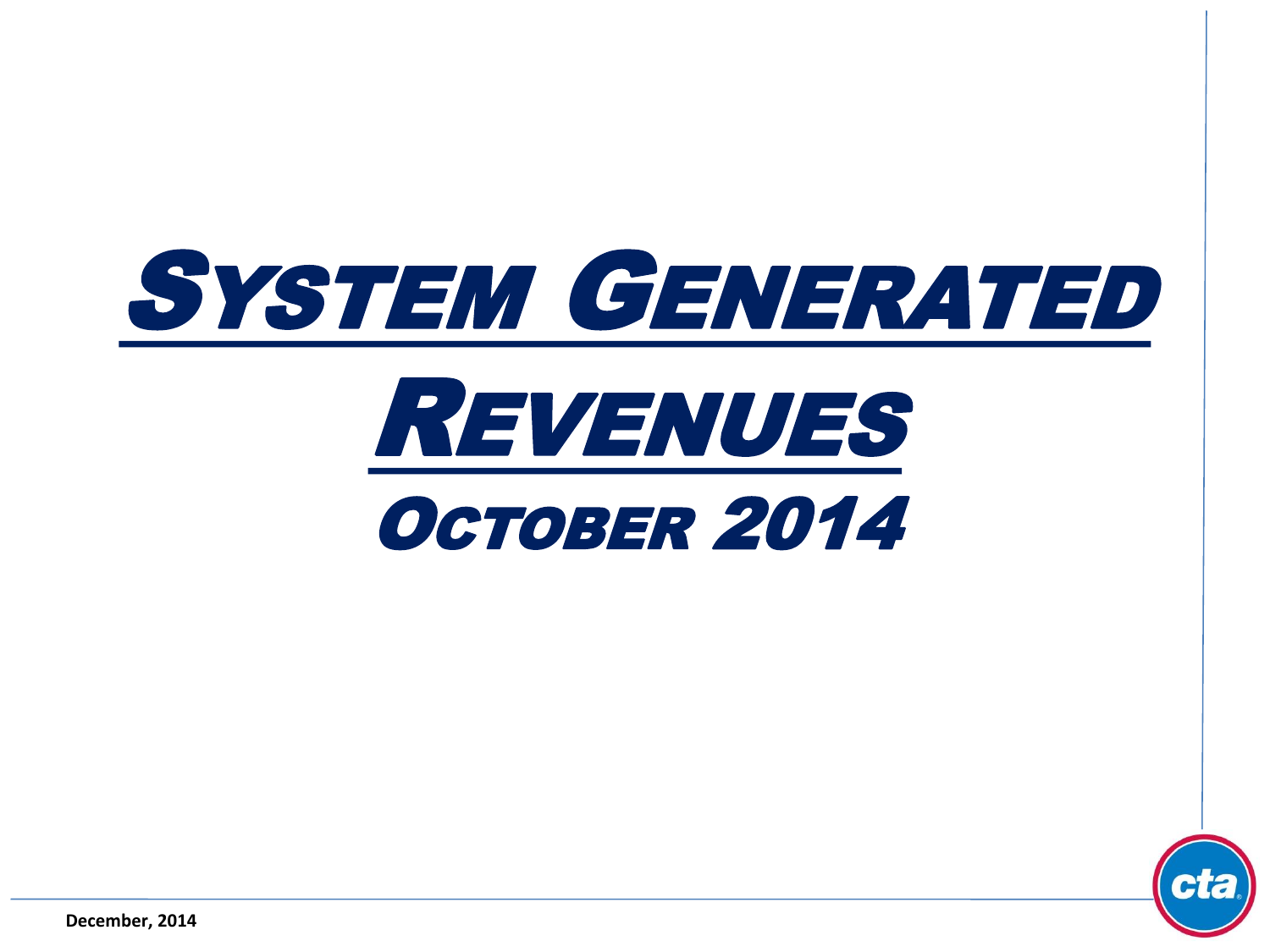# OCTOBER REVENUES: VARIANCE TO BUDGET

| <b>Dollars in Millions</b>                                                 | <b>Actual</b><br>October 2014 | <b>Variance</b><br>to<br><b>Budget</b> | <b>Variance</b><br>to<br><b>OCT 2013</b> |
|----------------------------------------------------------------------------|-------------------------------|----------------------------------------|------------------------------------------|
| Farebox                                                                    | \$32.3M                       | 0.9M                                   | 2.7M                                     |
| Passes                                                                     | \$21.0M                       | 2.6M                                   | 0.4M                                     |
| <b>Fare and Pass Total</b>                                                 | \$53.3M                       | 1.7M                                   | 2.3M                                     |
| <b>Reduced Fare Subsidy</b>                                                | \$3.5M                        | 1.1M                                   | 2.3M                                     |
| Non-Farebox                                                                | \$6.9M                        | 0.3M                                   | 0.3M                                     |
| <b>Revenue Total</b>                                                       | \$63.7M                       | 0.3M                                   | 4.9M                                     |
| <b>Average Fare (Dollars)</b>                                              | \$1.11                        |                                        | \$0.06                                   |
| <b>Free Rides</b>                                                          | 6.9M                          |                                        |                                          |
| Free Rides is 0.7M more than October 2013 (excluding Red Line South)<br>CL |                               |                                        |                                          |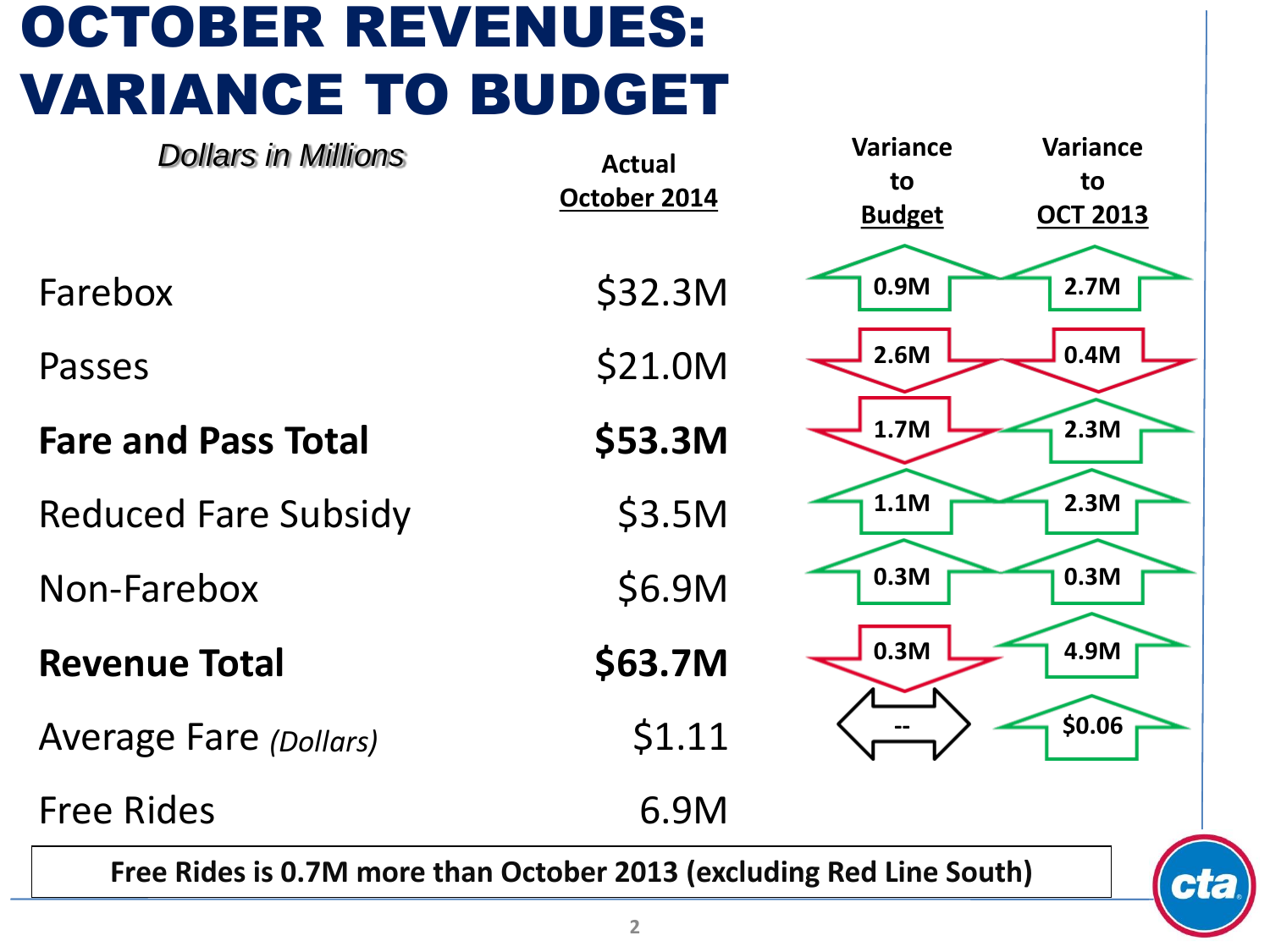## YEAR TO DATE REVENUES: VARIANCE TO BUDGET

| <b>Dollars in Millions</b>                                               | <b>Actual</b><br>October 2014<br><b>YTD</b> | Variance<br>to<br><b>Budget YTD</b> | Variance<br>to<br><b>2013 YTD</b> |
|--------------------------------------------------------------------------|---------------------------------------------|-------------------------------------|-----------------------------------|
| Farebox                                                                  | \$307.7M                                    | 10.5M                               | 40.0M                             |
| Passes                                                                   | \$184.3M                                    | 19.7M                               | 32.7M                             |
| <b>Fare and Pass Total</b>                                               | \$492.0M                                    | 9.2M                                | 7.3M                              |
| <b>Reduced Fare Subsidy</b>                                              | \$21.3M                                     | 4.5M                                | 1.8M                              |
| Non-Farebox                                                              | \$56.2M                                     | 9.0M                                | 0.2M                              |
| <b>Revenue Total</b>                                                     | \$569.5M                                    | 4.3M                                | 8.9M                              |
| <b>Average Fare (Dollars)</b>                                            | \$1.14                                      | \$0.03                              | \$0.05                            |
| <b>Free Rides</b>                                                        | 66.8M                                       |                                     |                                   |
| Free Rides is 6.5M more than October 2013 YTD (excluding Red Line South) |                                             |                                     | Ci                                |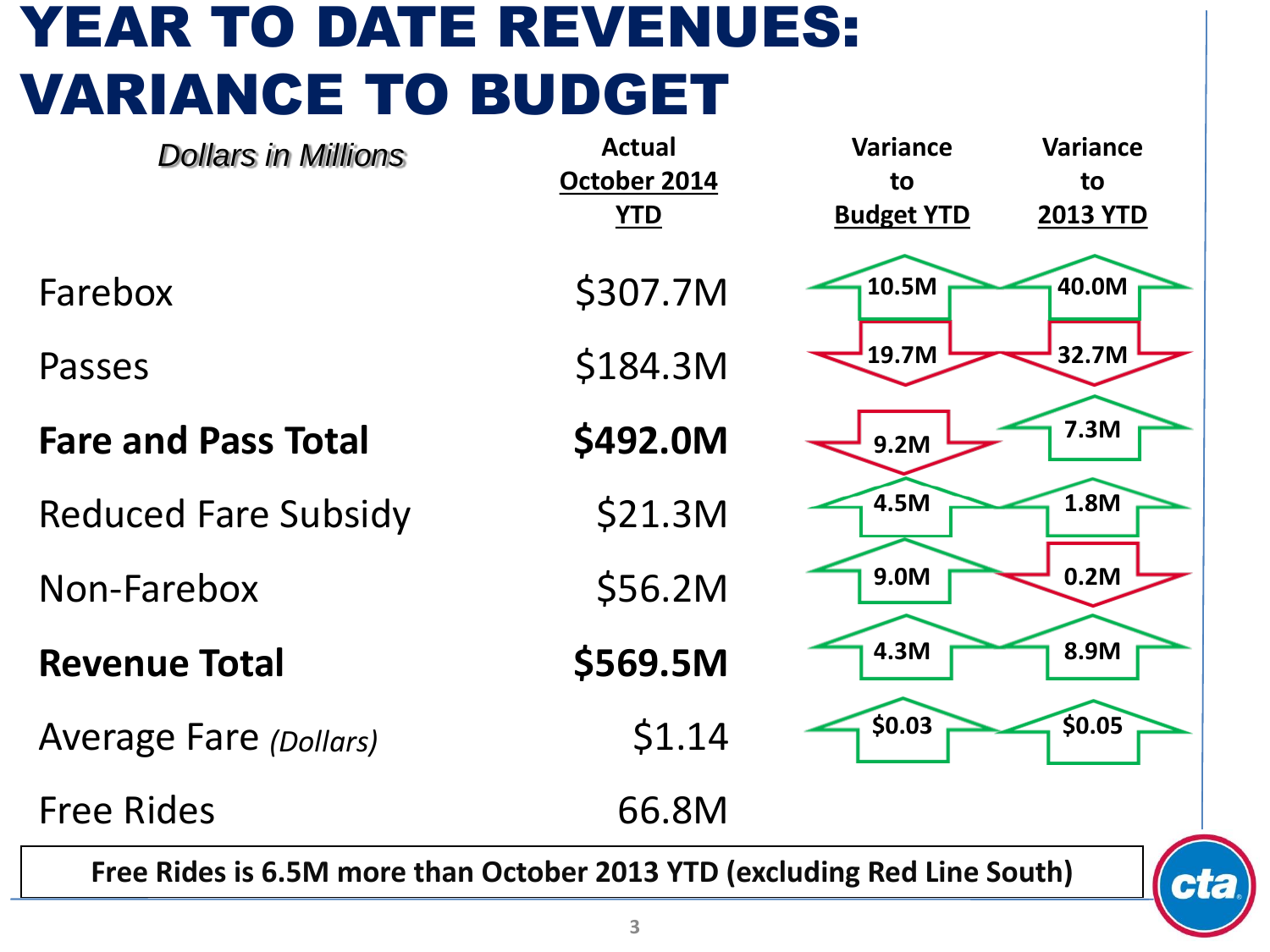

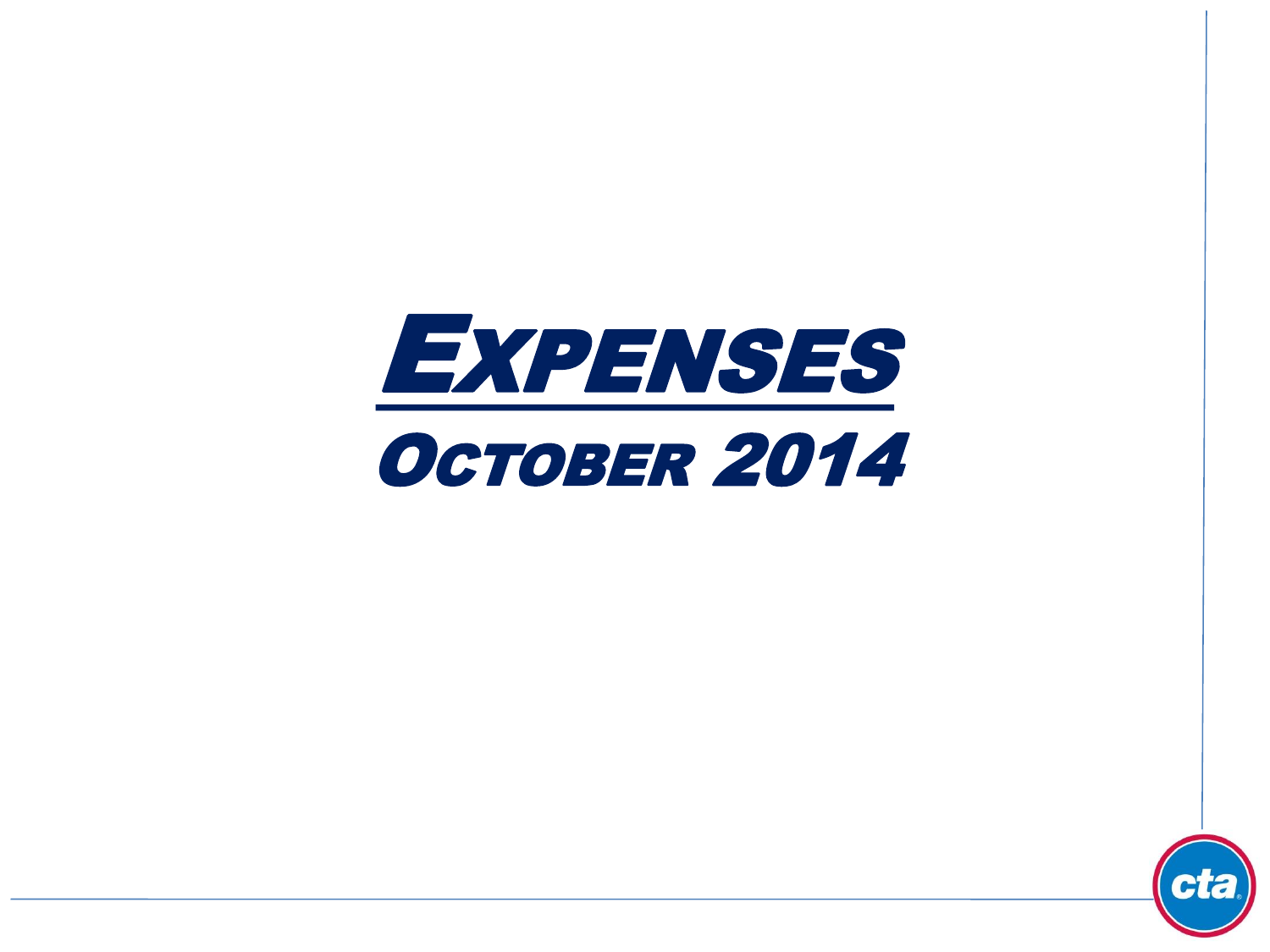# OCTOBER EXPENSES: VARIANCE TO BUDGET

| <b>Dollars in Thousands</b><br>Category | <b>Actual</b><br><b>OCT 2014</b> | Favorable/<br>(Unfavorable)<br><b>Variance to</b><br><b>Budget</b> |
|-----------------------------------------|----------------------------------|--------------------------------------------------------------------|
| Labor                                   | 84,045                           | 1,538                                                              |
| <b>Material</b>                         | 6,995                            | (1, 449)                                                           |
| <b>Fuel</b>                             | 5,760                            | (670)                                                              |
| <b>Power</b>                            | 2,449                            | (465)                                                              |
| <b>Provision Injuries &amp; Damages</b> |                                  |                                                                    |
| <b>Purchase of Security Services</b>    | 1,247                            | 23                                                                 |
| <b>Other Expenses</b>                   | 20,591                           | (1,620)                                                            |
| <b>Total Operating Expenses</b>         | 121,089                          | (2, 642)                                                           |

**Other expenses consist of: Utilities, Advertising & Promotions, Travel & Meetings, Contractual Services, Leases & Rentals, Pension Obligation Bond, and General Expenses.**

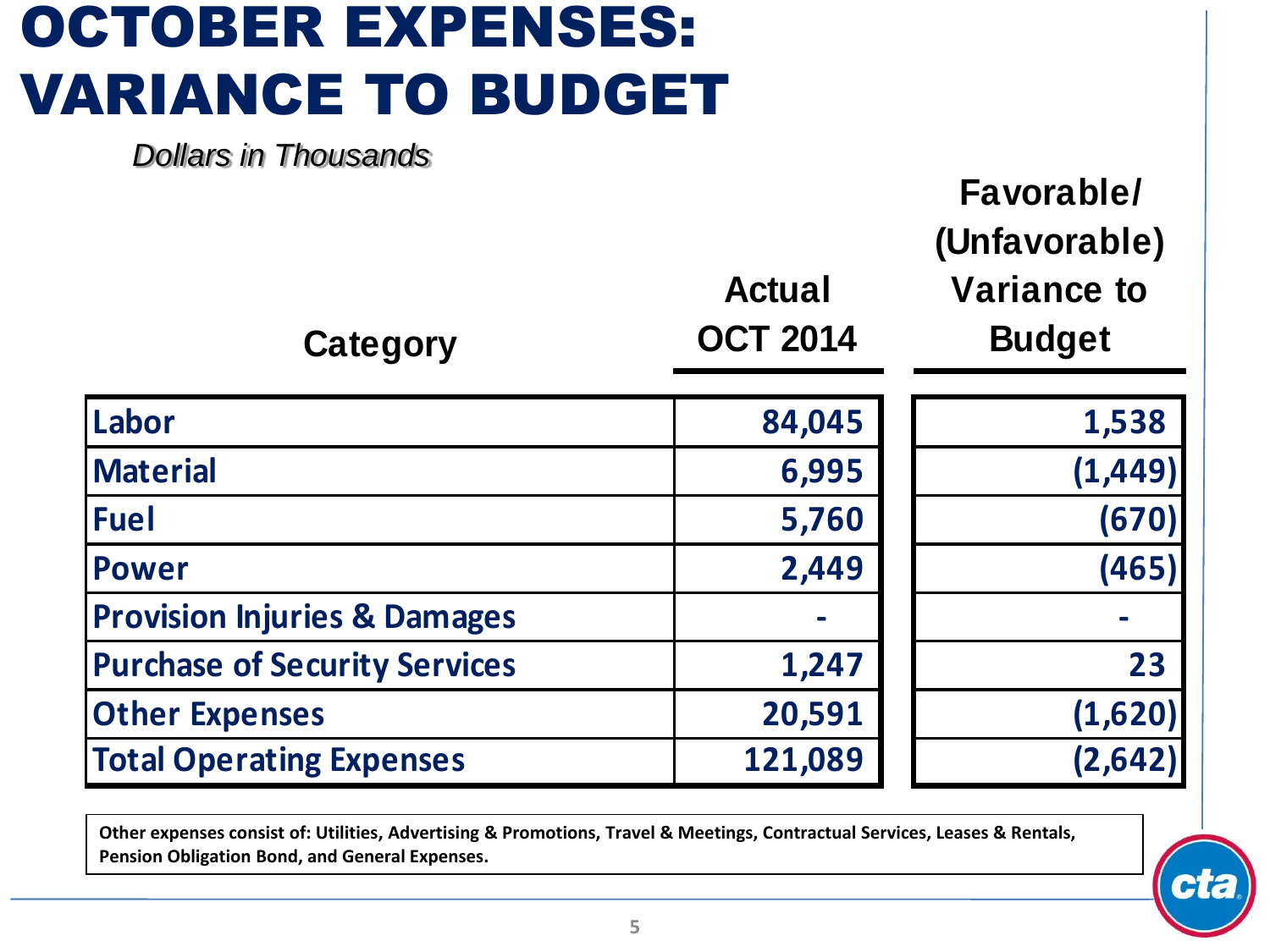## YEAR TO DATE EXPENSES: VARIANCE TO BUDGET

| <b>Dollars in Thousands</b><br>Category | <b>Actual</b><br><b>YTD 2014</b> | Favorable/<br>(Unfavorable)<br><b>YTD Variance</b><br>to Budget |
|-----------------------------------------|----------------------------------|-----------------------------------------------------------------|
| Labor                                   | 802,117                          | 9,677                                                           |
| <b>Material</b>                         | 61,484                           | (10, 128)                                                       |
| <b>Fuel</b>                             | 47,876                           | 2,796                                                           |
| <b>Power</b>                            | 28,422                           | (5, 362)                                                        |
| <b>Provision Injuries &amp; Damages</b> |                                  |                                                                 |
| <b>Purchase of Security Services</b>    | 11,100                           | 722                                                             |
| <b>Other Expenses</b>                   | 198,940                          | 5,581                                                           |
| <b>Total Operating Expenses</b>         | 1,149,940                        | 3,285                                                           |

**Other expenses consist of: Utilities, Advertising & Promotions, Travel & Meetings, Contractual Services, Leases & Rentals, Pension Obligation Bond, and General Expenses.**